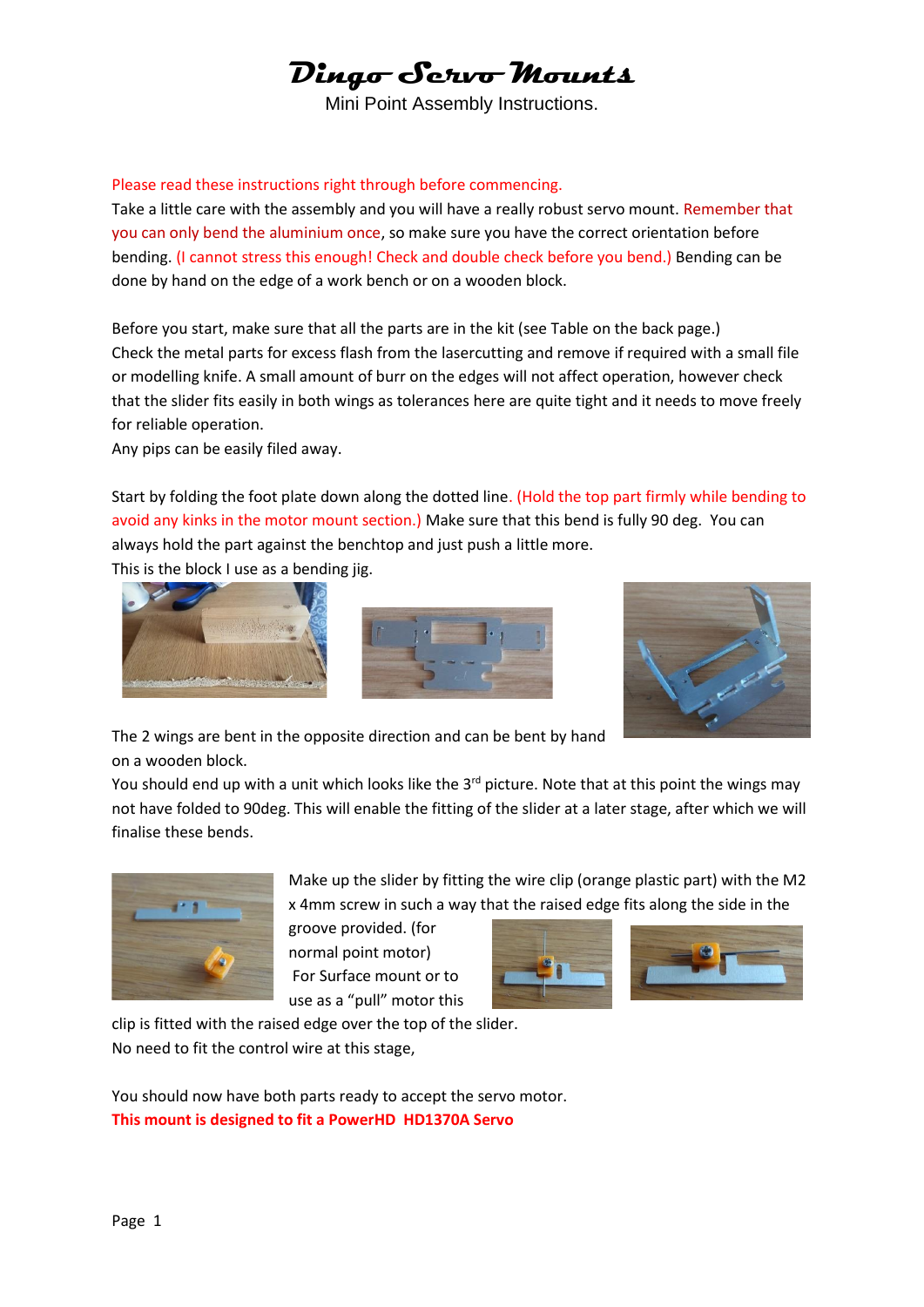# **Dingo Servo Mounts**

Mini Point Assembly Instructions.

Now the servo motor needs to be centred by means of a servo tester or the control software.

Get the 3D Printed horn out of the packet and fit the M1.6 x 8mm screw through from the back as shown.



#### *Note: The 3D printed replacement horn is supplied because the standard horns are very flimsy and may distort when adding screws.*



Now centre the servo with a servo tester and fit the horn as shown to the servo with the tiny screw in the servo motor pack. (Be careful with these screws as they have a mind of their own and are hard to find replacements for)

Insert the slider into the frame next. Fit one side in first and slide all the way home. This can be a bit tricky and you might find one side goes in easier that the other. The Wire clip needs to be on the "footplate" side.



Once the slider is in place and engaging with both slots in the wings,

you can gently fold the wings up to their finished position by hand. Note: if you bend them just past the 90 deg point the slider will be trapped and should move easily from side to side



Now mount the servo motor from the back of the frame using the M1.6 x 5mm screws supplied.

Make sure that the motor is oriented as per the picture. (The motor shaft is to the right as shown.)

Also make sure that the horn screw engages with the slot in the slider.

The unit can now be mounted on the layout with the 2 flanged fixing screws. Make sure that the control pin is centred before fitting so that the unit can operate to both sides.



Once everything is installed you can slacken off the screw holding the orange plastic clip and adjust the wire to the correct length. Lock the pin in this position and test.

All Dingo Servo Mounts Single and Twin servo board units are suitable for operation with these units.

Other control boards are on offer from MERG (in kit form) or from various suppliers of model train servo equipment.